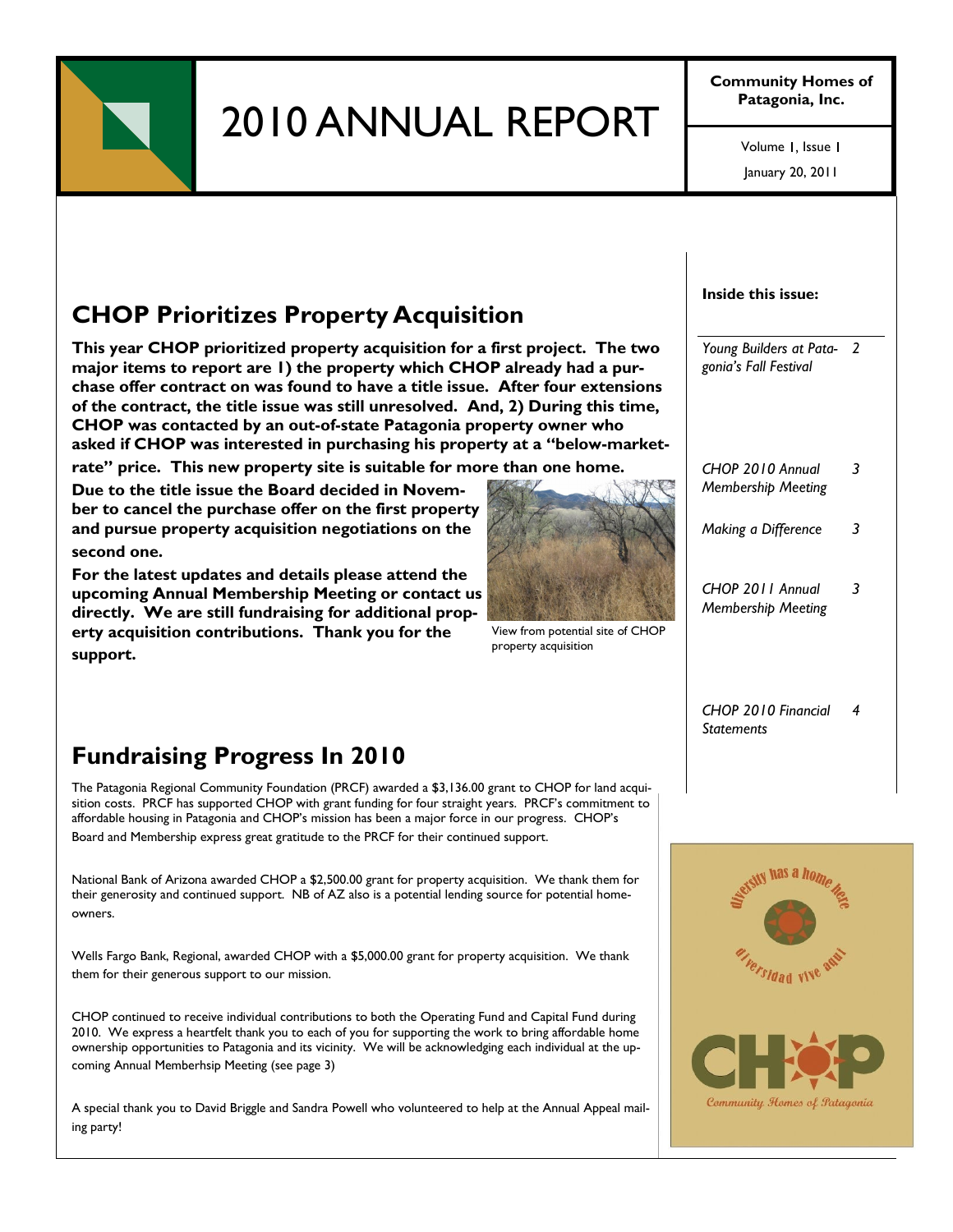## Page 2 2010 ANNUAL REPORT





If you attended the Patagonia Fall Festival during the weekend of October 8th, 9th, and 10th, you may have noticed a concentration of youngsters at the CHOP booth. Using simple materials (recycled household and art supplies) and what seemed to be an



unlimited supply of creative energy, each young architect-builder constructed a scale model and unique interpretation of a quality affordable home. From the photographs you can see the enjoyment and satisfaction on the homebuilders' faces - during construction, as well as upon completion of the home.



**Serena Buss, CHOP Board Director, assists Patagonia's young architects/home builders at the 2010 Patagonia Fall Festival**

Vice President, Janie Lewton. Janie's energy and enthusiasm energy and enthusiasm energy and enthusiasm energy and enthusiasm energy and enthusiasm energy and enthusiasm energy and enthusiasm energy and enthusiasm energy a matched that of the youths who were bodied CHOP's mission to provide quality affordable home ownership opportunities to Patagonia area residents of modest means. Also, CHOP's commitment to support- ing Community diversity was reflected by the various ages of the state of the state of the state of the state of the state of the state of the state of the state of the state of the stat reflected by the various ages of the to see a parent or grandparent assisting the set of the set of the set of the young builders in the creative process. Finally,  $\frac{1}{2}$  and  $\frac{1}{2}$  community spirit and mutual respect were evident throughout the activity. Design ideas and building materials were shared. Making sure sure sure and builder had adequate workspace and admiring the finto the participants.





CHOP would like to thank Charlie Kentnor for the donation of the board that was used as the work table for this event.

CHOP would also like to thank Kazz Workizer, Ann Mihalik, and the rest of the Patagonia Fall Festival staff and volunteers for the energy and commitment to make this event possible.



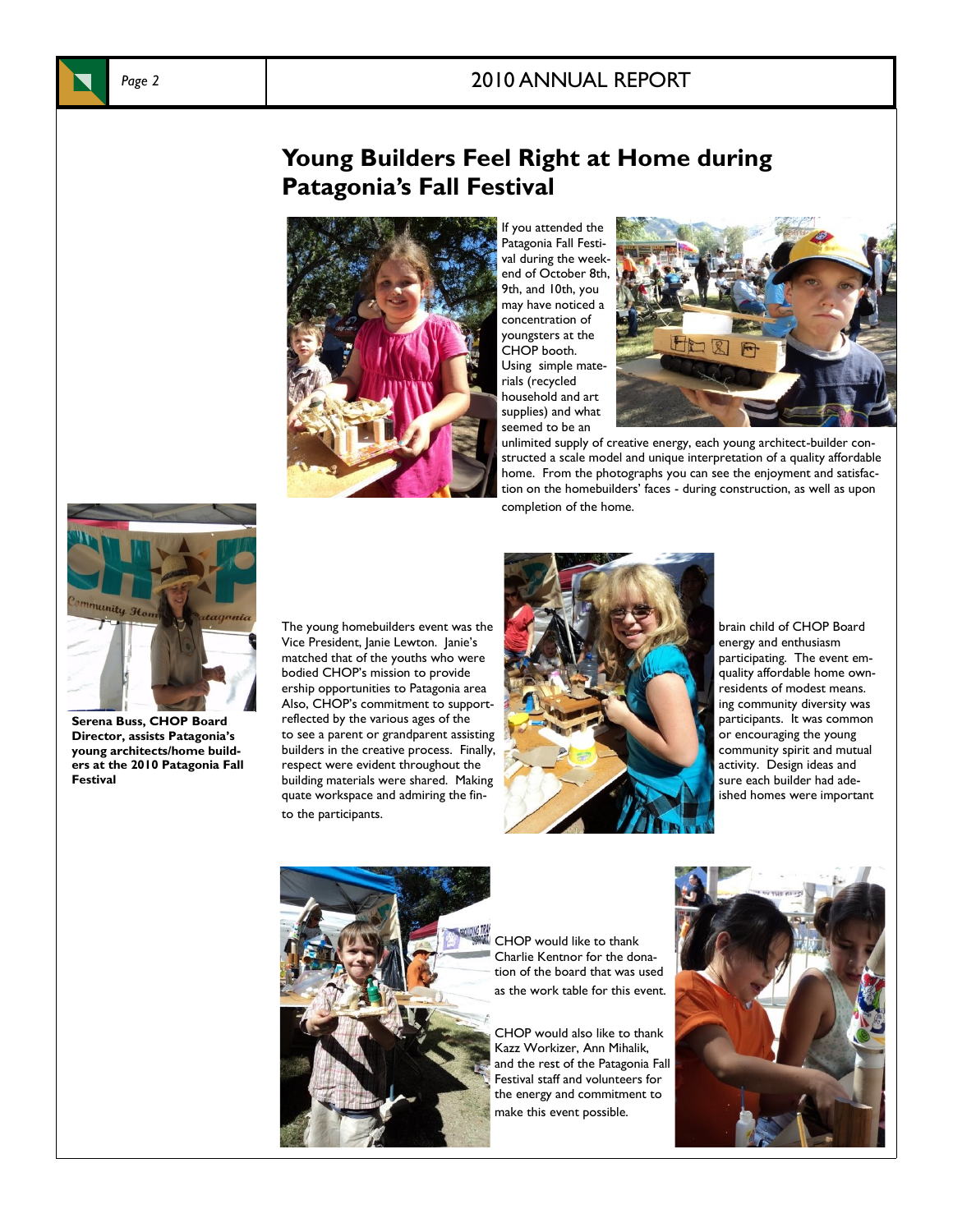### Volume 1, Issue 1

## **2010 CHOP Education and Outreach**

Community Homes of Patagonia attended the following community events in 2010 to bring awareness to the need for quality affordable housing in our area.

- June 19th Wine, Dine, and Unwind sponsored by PABA and Mountain Empire Rotary
- Patagonia 4th of July Celebration
- October 8th, 9th, and 10th Patagonia Fall Festival

CHOP Board Directors, Ken Morrow and Tod C. Bowden, participated in the April Rebuilding Together project in Patagonia. Ramon Quiroga, family members, neighbors, and volunteers participated in a Smelter Ave. clean-up. CHOP Member, Walter Andrew, coordinates this program.

CHOP connected with three new local families who are interested in the Homeownership Program



**CHOP Members display the organization's new banner at the 2010 Annual Membership Meeting**

## **Making a Difference**

Each and every step that CHOP successfully takes to accomplish its mission of providing quality affordable home ownership opportunities to working residents of modest means requires the energy, talents, and/or resources of one or more individuals from our community. CHOP wants to thank everyone who has helped this year!

A special thanks to: Jean Miller, CHOP Member and owner of Long Realty who has helped the organization to navigate the property purchase process and to acquire corporate grants; Betty Myers who is responsible for printing donation receipt letters, assisting the Treasurer to account for the Capital Fund donations, and printing (sometimes on very short notice!) the Annual Appeal fundraising letter and envelopes; , George Diethorn and Juan Urias, Town employees, whose experience and knowledge help CHOP research property acquisitions; Bob Hutchins, former Town Manager, and Gary Gay, former Mayor, who willingly shared insights and applicable Town information in support of CHOP; Isabel Van Nest, interim Town Manager, Ike Isakson, Mayor, Gilbert Quiroga, Meg Gilbert, Kevin McKay, and Andrea Wood, Town Council Members who have supported CHOP's Public Funding and Land Acquisition efforts; Keith Barth, property owner; Jack Bath, property owner; John Jones of Tucson who has shared expertise on construction planning and costs; and, Patagonia Regional Community Foundation and Board who have supported CHOP's mission and focus on property acquisition.

CHOP wants to acknowledge the following professionals who have assisted this year with property acquisition efforts: Leslie Kramer, Joe Wik, Frank Vasquez, Manuel Montano, Anita Moreno, Kim Hould, Leslie Schupp, Gerardo Calza, Hector Gerardo, Alex Kory, Ray Morgan, Gabriela Gorman, Ron Lumm, Fred Sang, Paul Finley, Jeff Bohnenkamp, Kathleen Pechman, and Dave Howell.

A very special tribute to David Fain, CHOP Board Director for two terms, who contributed much time and talent, including creating the CHOP website, reaching out to potential homeowners, serving as Board Secretary and Vice President. Best wishes to David, Jennie, and Jennie's children, Spencer, Clayton, and Analee who now live in Flagstaff, AZ.

## **Join CHOP for the January 29, 2011 ANNUAL MEMBERSHIP & ANNUAL BOARD MEETINGS**

CHOP Members and Patagonia Community, please join us on Saturday, January 29, 2011 at 2:00 PM in Thurber Hall at the Patagonia Community United Methodist Church, 387 McKeown Avenue, Patagonia for the 5th Annual Membership & Annual Board Meetings. Six Board Director seats are to be nominated and elected. We look forward to your participation. Please remember to update your Membership information and dues. If you are unable to attend please contact us; (520) 394-9051 or info@chopatagonia.org or stop us at the post office. The Board will update the Membership on CHOP's progress.



**Clint Trafton, CHOP Supporting Member & local craftsman donates his talents to create a mobile display board for community events**